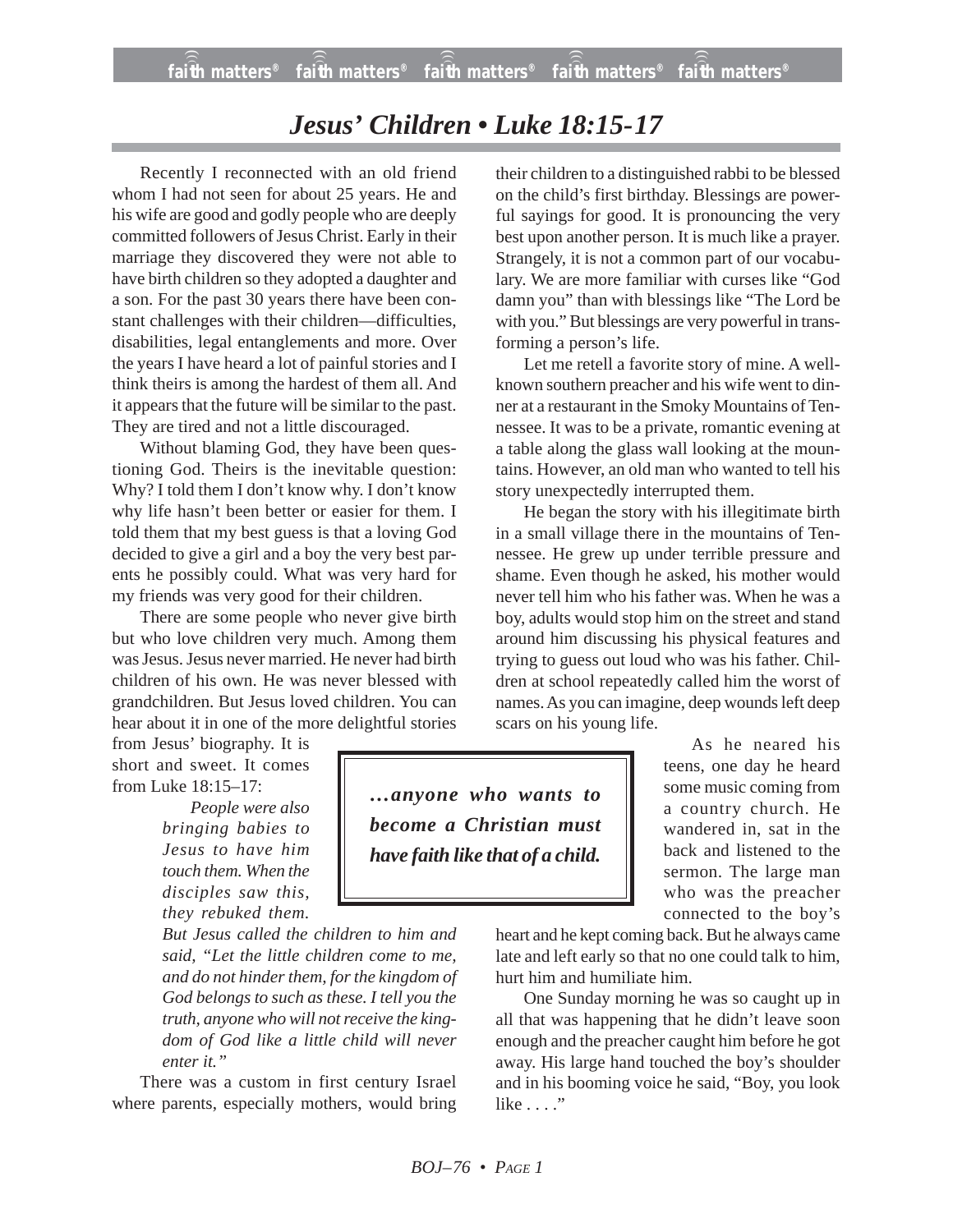## **faith matters® faith matters® faith matters® faith matters® faith matters®** ))) ))) ))) ))) )))

The boy's heart sank. He had heard this line so many times before. He dreaded what the preacher would say next. He did not want to hear it. He did not want to be hurt once more. Not here. Not by him.

He tried to run away but the large man wouldn't let him go until he finished. He said, "Yes, boy, you have a striking resemblance to God. You must a be a son of God."

The old man telling his story said, "I was born again that day. Those words changed my life forever. I saw myself in an entirely new way."

With his story finished the old man in the restaurant started to walk away. The man at the table called after him, "Old man, you never told us your name. What is your name?" He looked back and said, "Hooper, Ben Hooper," and left.

It was then that the man at the table turned to his wife and said, "There was a Ben Hooper who was an illegitimate child from the mountains who was elected and served four years as the governor of Tennessee. He must be that man."

You see, he was blessed and the blessing changed his life.

It is a powerful thing to be blessed by someone who knows and loves God. That is why Jewish mothers brought their babies to rabbis. That is why these *"people were also bringing their babies to Jesus to have him touch them."*

*"When the disciples saw this, they rebuked them."* Please understand where the disciples were coming from. It is not that they were against children or their parents. They knew Jesus was on his way to Jerusalem. Jesus was on a mission and did not need any delays or distractions. I think many of us might have done what those disciples did. Jesus is the Son of God who was sent to seek and to save those who were lost. His destiny was to die on the cross to pay for human sin. Nothing was more important. Nothing could get in the way. Nothing could stop him. He could not put off the cross to touch children en route.

This is like a wife protecting her husband from their children. He has come home from a demanding and difficult day and has the most important job interview of his life scheduled for the next morning. His children want to talk and play but

he really needs to get some rest. It is for them that he is working so hard and needs the job. So, she says, "Leave Daddy alone." But dad interrupts and says that he wants to make time for them. He bends over to pick them up. Then he gets down on the floor to play.

That is the way Jesus was. He made time for the children even though he was on his way to die.

I love Jesus' words to all his followers—to the parents, to the children and to anyone else who would listen. He said, *"Let the little children come to me, and do not hinder them, for the kingdom of God belongs to such as these."* They were words for that day and they are words for today. Jesus loves children. Jesus wants children. Jesus asks everyone to do whatever needs to be done in order to bring children to him.

Research statistics indicate that personal faith in Jesus Christ is most likely to occur when people are younger. The likelihood of a five-year old giving her heart to Jesus for a lifetime is quite good. The likelihood of a 50-year old giving his heart to Jesus is comparatively slim. The likelihood of a 95-year old becoming a Christian is close to zero.

Begin young and redeem a life. Wait and risk losing the person forever. Thank God for those who bring children to Jesus. Thank God for every godly mother and father who prays by a child's bedside. Thank God for every parent who reads the Bible at home. Thank God for every Sunday School teacher who invests in young lives forever. Thank God for parents who give high priority to church involvement for the sake of their children. Thank God for grandparents who pray their grandchildren into the kingdom of God.

Some day in heaven when we are evaluating our lives some of us may find that many of the things we thought were important in this life were actually worthless and that those who brought children to Jesus did the very best of all.

Let us hear and heed the words of Jesus to *"Let the little children come to me, and not hinder them . . . ."* Bring them for Jesus' touch on their lives. Turn someone like Ben Hooper into a child of God through your blessing.

Jesus went far beyond the children he touched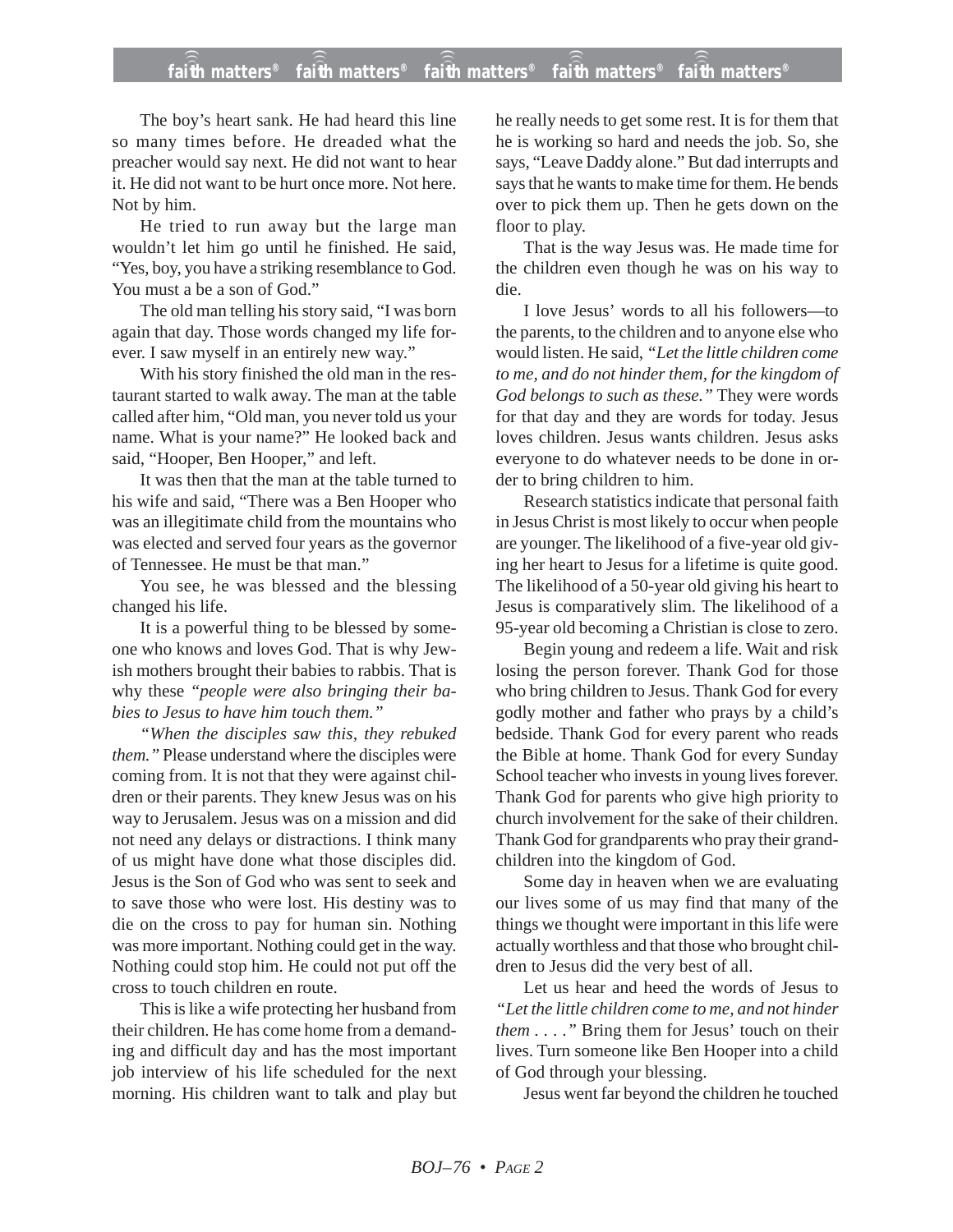## **faith matters® faith matters® faith matters® faith matters® faith matters®** ))) ))) ))) ))) )))

that day and taught one of his greatest principles of faith. He taught that everyone must become like a child. Jesus said, *"I tell you the truth, anyone who will not receive the kingdom of God like a little child will never enter it."*

This may not be easy to understand quickly, but if we can truly grasp what Jesus is here saying, we may have one of the greatest spiritual secrets of the universe. Jesus is not saying that we have to become children to become Christians. He is not suggesting that adults must behave or think childishly. He is saying that anyone who wants to become a Christian must have faith like that of a child. That begs the questions: What is a child like? How does a child think and behave? How are children different from adults?

Children trust. They have to trust others, but they do that intuitively. A child has no job or money or power or possessions. Children must trust oth-

ers for the next meal, for clothes, for a parent's protection and for a place to sleep. When a child gets on a bus or plane or a ride at the amusement park, that child trusts his or her parents to provide the money for the ticket.

It never occurs to children that they have to take care of themselves.

Children are quick to obey. The first instinct of a baby is to conform to the will of the mother and father. It is only as they get older that they become more independent and possibly rebellious.

Children are believers. Faith comes easily to a child. Doubt is something that we learn as we grow older. Only as we become proud and sophisticated and think we are smart do we journey into doubt. But we all start out as believers.

Children are lovers. They naturally love their parents. Relationships are everything and possessions are nothing. Babies don't care if they live in nice houses or ride in expensive cars. All they care about is mother's touch and father's voice.

There is simplicity about childhood that too many of us outgrow. It is not that we should be na•ve or foolish or ignorant. Our relationship to

God is possible only when we connect with God like a child to a parent. We willingly come to trust, to obey, to believe and to love.

To be childlike in relation to God is to be responsive to God's unconditional love. It means taking God at his word, trusting him to provide for our basic needs, loving him with all our hearts and more than anything else in the world. To be a child of God is exactly that: to love, trust, believe and obey God as our loving Father.

There is a risk of misunderstanding here because some may say, "Should I park my brain; should I not have doubts? Is there no place for hard questions?" This is not a call to curl up in a fetal position and become passive persons in the hands of a supernatural parent.

God is not threatened by our questions. God is not intimidated by our doubts. God does not want us to forsake our identity and individuality.

*God is not threatened by our questions. God is not intimidated by our doubts.*

However, we must eventually come to the point that we are like children who choose to acknowledge that we are small and helpless and that God is grand and powerful. I suppose another word for it is humility. We must admit that we are not smart enough,

strong enough or good enough on our own. We need God. We must become like children. If we do not, we will never enter the kingdom of God.

This story from Jesus' biography especially touches my life because in so many ways it's about me. I went to school for 30 years. I studied Latin, Hebrew and Greek. I read philosophers, poets, theologians and scientists. I have spent most of my adult life studying the Bible. Yet, increasingly I find myself coming to the Bible and simply saying, "I believe it is the word of God." I have not abandoned what I have been taught, but I seem to be able to understand the Bible only when I read it as a child would read it.

I try to work hard and accomplish good with my life. I have a busy schedule with too many responsibilities. I find that the only way I can make it is to continuously tell God that I am in over my head. I am not smart enough. I can't work hard